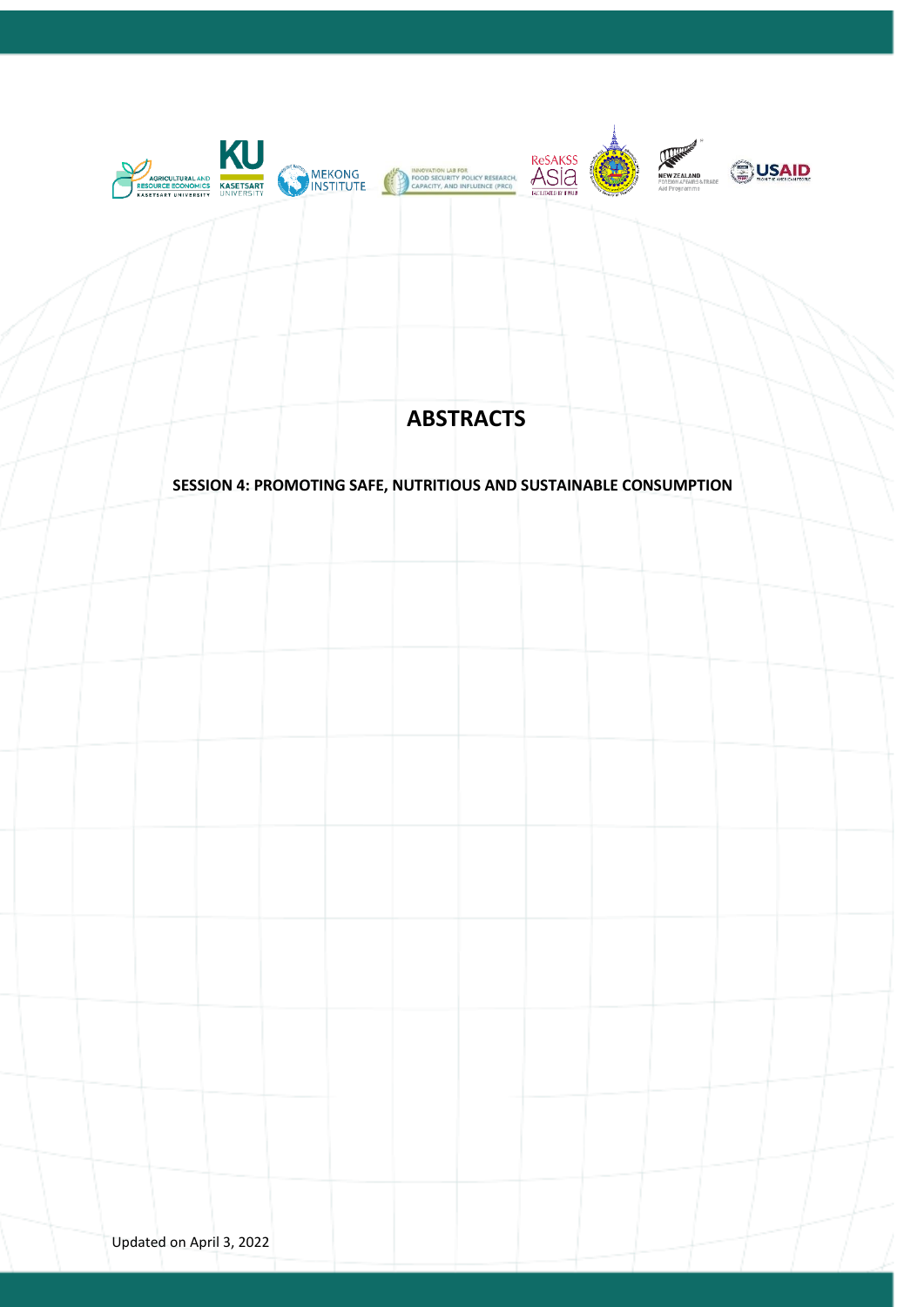#### **4.1 Consumers' food choice during the COVID-19 pandemic: Evidence from a key urban consumption zone in the Philippines** Marie Claire Custodio

*International Rice Research Institute (IRRI) & Ghent University*

The impact of the COVID-19 pandemic was felt in varying degrees across the world. In Southeast Asia, the pandemic has caused disruptions in the food supply chains and the food environment. It is important to understand how consumers cope with the pandemic in relation to their food choice and diets because the latter is a critical link between the components of food systems and nutrition and health outcomes, which have become more prone to disruption during the pandemic.

An online survey was conducted among middle-income households in Metro Manila, Philippines. The survey was conducted in April 2021, more than a year into the pandemic and when another city-wide lockdown was about to be imposed. The objectives are (i) to understand the impact of consumers' diets during pandemic, and (ii) to measure consumers' valuation for healthier rice types (i.e., brown/unpolished, colored/pigmented, and low-GI) as a nutritional intervention through contingent valuation method.

Results suggest that the types of dishes consumed during the pandemic did not vary from those consumed before the pandemic. However, ingredient substitution was evident. Respondents claim to have consumed more quantity of rice during the pandemic. Results also suggest that consumers are generally willing to accept the concept of healthier rice, given the types of dishes that they can use it for as well nutritional benefits. The price consumers are willing to pay for these healthier rice types is in line with the current market price of premium white rice.

Insights gained from the study may be used to provide policy makers with evidence-based recommendations to serve as basis in developing nutrition-sensitive intervention strategies to improve and protect consumers' nutritional status and well-being.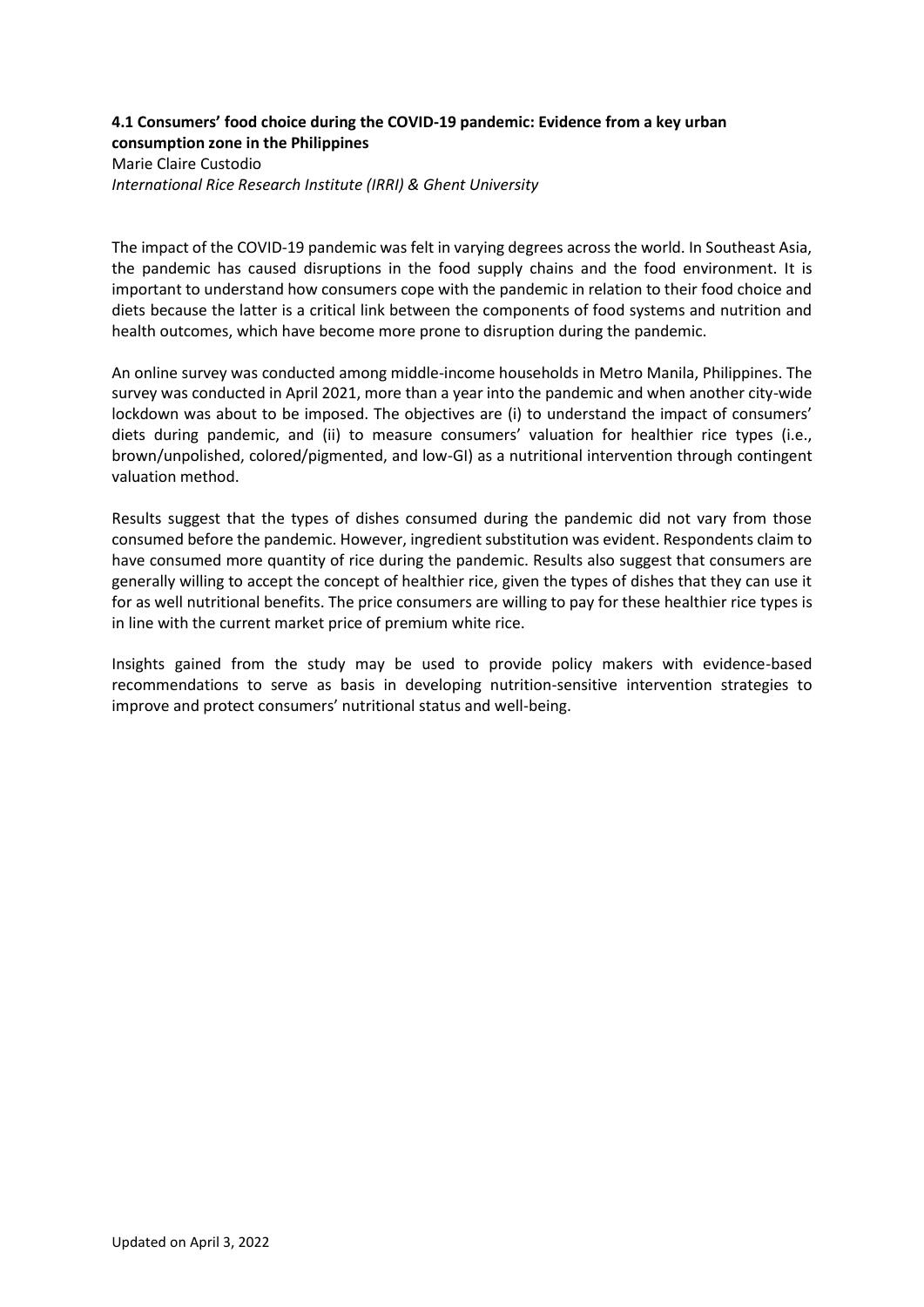### **4.2 Market transformation of agriculture products in Indonesia: Covid-19 Pandemic and agrifood digital market**

Sahara Sahara<sup>a\*</sup>, Pria Sembada<sup>b</sup>, Apri Laila Sayekti<sup>c</sup>, Syarifah Amaliah<sup>a</sup> *<sup>a</sup>Department of Economic, IPB University (Bogor Agricultural University), Gedung FEM Lantai 2 Jl. Agatis, IPB Dramaga Campus, Bogor, West Java, Indonesia 16680; <sup>b</sup> Sekolah Vokasi, IPB University (Bogor Agricultural University), Kampus IPB Cilibende, Jalan Kumbang No.14, Bogor, West Java,*  Indonesia; <sup>c</sup>Indonesian Centre for Horticulture Research and Development, Indonesian Agency for *Agriculture Research and Development*

The COVID-19 pandemic has raised concerns over the resilience of agricultural supply chains including in Indonesia. Much of agriculture products are produced in rural areas by small farmers, while the majority of consumers live in urban areas. Therefore, the supply chain of agri-food products tends to be long and heavily dependent on well-functioning, long-distance road and rail transportation networks involving a significant number of intermediaries. Prior to Covid-19 pandemic, the existence of conventional and modern food retailers in Indonesia has successfully linked smallholders and consumers. The use of the online agrifood marketplace has gained even more traction during the COVID-19 pandemic. Using the probit model, the paper identifies determinant factors influencing Indonesian consumers' decisions concerning their means of purchasing food during the Covid 19 pandemic. Younger and more educated consumers who have full-time jobs will tend to use online channels. The results also show that online purchasing behavior is increasingly observed for red meat, chicken, and fruits. The results from this study are important for food traders selling their products through online channels and agriculture policy in Indonesia in linking smallholders to consumers through the online channel.

\*speaker